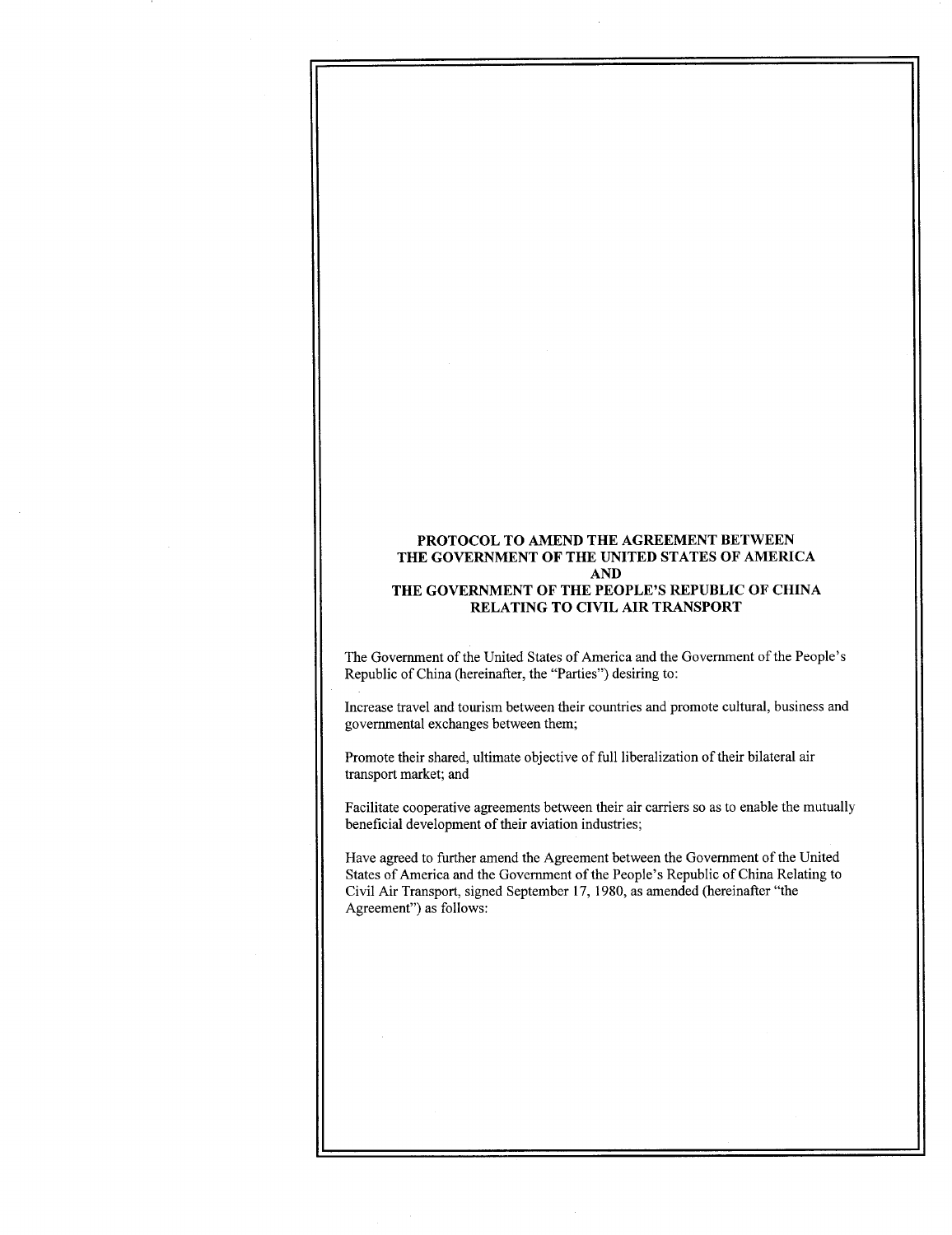# Article 1

 

# **Designations**

Subparagraphs (d) and (e) of Paragraph (1) of Article 3 of the Agreement shall be deleted in their entirety and replaced by the following:

- (d) The People's Republic of China may designate an unlimited number of airlines to operate the agreed services on China Routes A and B. Airlines designated pursuant to this subparagraph may begin services as of August 1, 2007.
- (e) The United States may designate one additional airline to operate the agreed services on U .S . Route A or one additional airline to operate the agreed services on U.S. Route B. Airlines designated pursuant to this subparagraph may begin services as of August 1, 2007.
- (f) The United States may designate one additional airline to operate the agreed services on U.S. Route A and one additional airline to operate the agreed services on U.S. Route B. Airlines designated pursuant to this subparagraph may begin services as of March 25, 2009.
- (g) The United States may designate one additional airline to operate the agreed services on U .S . Route A or one additional airline to operate the agreed services on U.S. Route B. Airlines designated pursuant to this subparagraph may begin services as of March 25, 2010.
- (h) The United States may designate an unlimited number of airlines to operate the agreed services on U.S. Route B. Airlines designated pursuant to this subparagraph may begin services as of March 25, 2011 .

## Article 2

## Frequencies

Paragraphs (2) and (3) of Annex V of the Agreement shall be deleted in their entirety and replaced by the following:

(2) In addition to the frequencies available under paragraph (1) above, the designated airlines of each Party shall be entitled to operate weekly frequencies for combination services on Routes LA or ILA of Annex I on flights to and from Beijing, Shanghai and Guangzhou (hereinafter "China Zone 1") or to and from Fujian, Guangdong (except Guangzhou), Hebei, Jiangsu, Shandong, Tianjin, and Zhejiang (hereinafter "China Zone 2") according to the following schedule :

(a) Effective August 1, 2004: an additional 14 weekly frequencies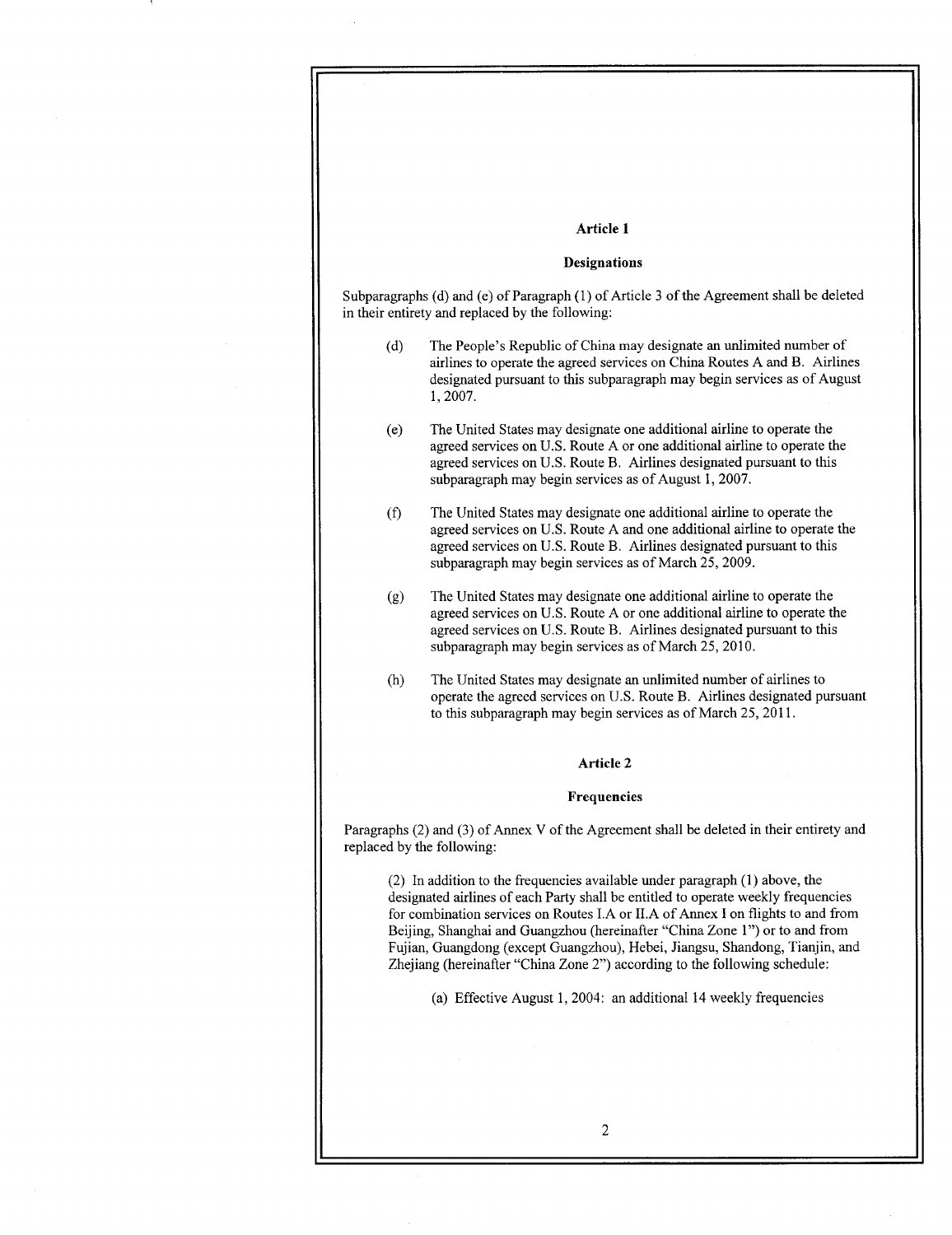(b) Effective March 25, 2005: an additional 7 weekly frequencies

(c) Effective March 25, 2006: an additional 7 weekly frequencies

- (d) Effective March 25, 2007: an additional 7 weekly frequencies
- (e) Effective August 1, 2007: an additional 7 weekly frequencies

(f) Effective March 25, 2008: an additional 7 weekly frequencies (restricted to nonstop Guangzhou service)

(g) Effective March 25, 2009: an additional 28 weekly frequencies

(h) Effective March 25, 2010: an additional 21 weekly frequencies

(f) Effective March 25, 2011: an additional 14 weekly frequencies

(g) Effective March 25, 2012 : an additional 14 weekly frequencies

Airlines designated by the People's Republic of China may freely convert these frequencies between combination and all-cargo services, and between Route II .A and Route II.B of Annex I. U.S. airlines designated on Route I.A may use these frequencies for combination services only.

(3) In addition to the frequencies available under paragraphs (1) and (2) above, the designated airlines of each Party shall be entitled to operate additional weekly frequencies for all-cargo services on any of the routes provided in Annex I on flights to and from points in China Zone I or China Zone 2 according to the following schedule:

| (a) Effective August 1, 2004:       | an additional 21 weekly frequencies                                |
|-------------------------------------|--------------------------------------------------------------------|
| (b) Effective March $25$ , $2005$ : | an additional 18 weekly frequencies                                |
| (c) Effective March $25$ , $2006$ : | an additional 12 weekly frequencies                                |
| (d) Effective March 25, 2007:       | an additional 15 weekly frequencies                                |
| (e) Effective March 25, 2008:       | an additional 15 weekly frequencies                                |
| (f) Effective March $25$ , $2009$ : | an additional 15 weekly frequencies                                |
| $(g)$ Effective March 25, 2010:     | an additional 15 weekly frequencies                                |
| (h) Effective March $25$ , $2011$ : | unlimited frequencies for the airlines<br>designated by each Party |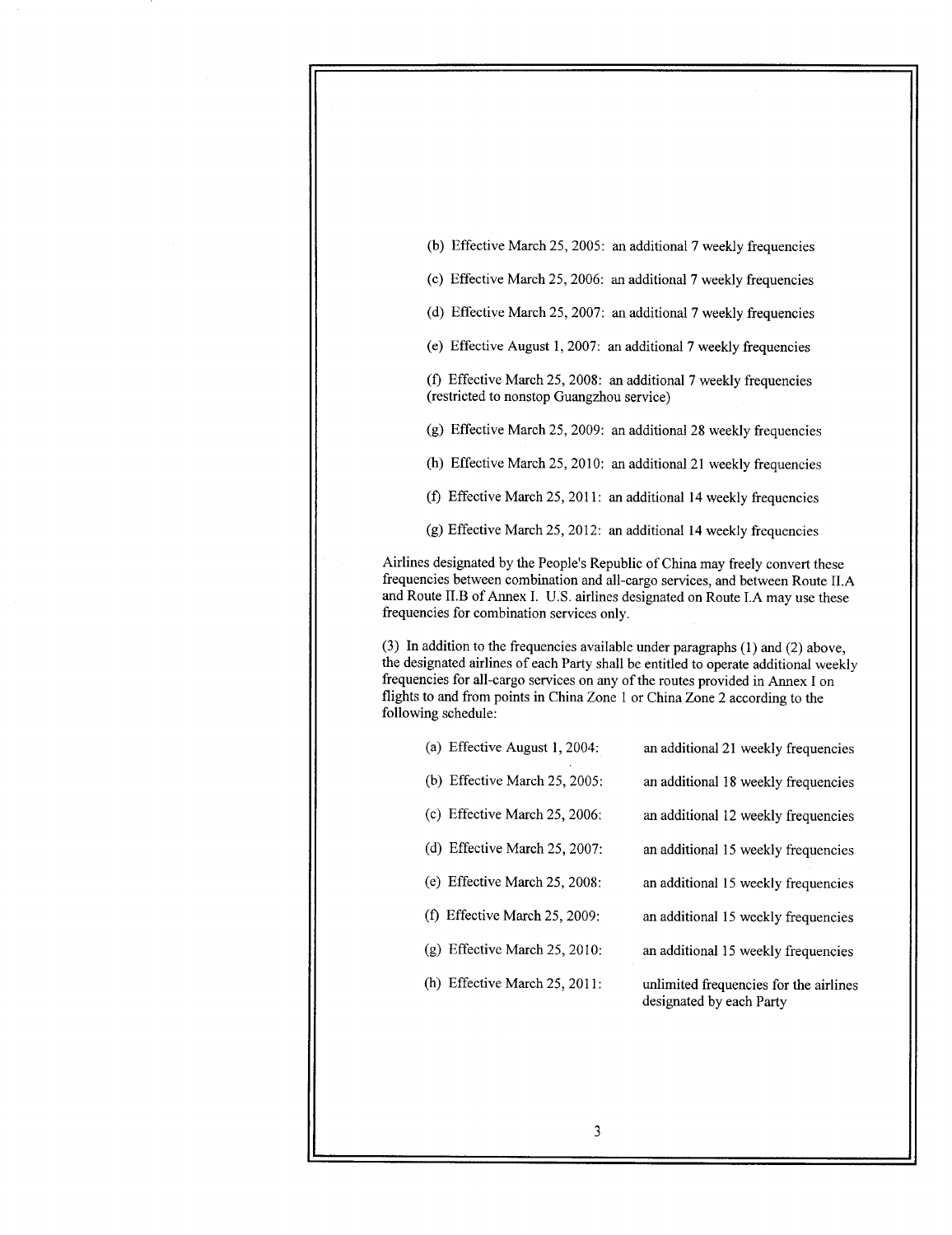Airlines designated by the People's Republic of China may freely convert the frequencies listed in (a) through (g) between combination and all-cargo services, and between Route II.A and Route II.B of Annex I. U.S. airlines designated for Route LA may not use these frequencies for combination or passenger services .

#### Article 3

 

#### Special Aviation Area

Annex V of the Agreement shall also be amended by deleting paragraph (6) in its entirety and replacing it with the following:

(6) All U.S. and Chinese airlines may be designated to operate services between the United States and points in China Zone 3 notwithstanding the limitation on the number of designations provided in Article 3 of this Agreement. Such services may be operated without frequency limitations. China Zone 3 consists of the points in the following areas: Anhui, Chongqing, Gansu, Guangxi, Guizhou, Hainan Island, Heilongjiang, Henan, Hubei, Hunan, Inner Mongolia, Jiangxi, Jilin, Liaoning, Ningxia, Qinghai, Shaanxi, Shanxi, Sichuan, Tibet, Xinjiang, and Yunnan. Notwithstanding any other provisions of the Agreement, each Party may choose 5 points in China Zone 3 that its airlines may serve without limitations on the number of designations and without frequency limitations on: 1) services carrying fifth-freedom traffic between such points and intermediate or beyond points in third countries on the specified routes, and 2) combination services carrying fifth-freedom traffic between such points and Japan. Each Party shall notify the other Party of the five points it has selected, with not less than 30 days' written notice. The points selected may, at the discretion of each Party, be changed with not less than 30 days' written notice to the other Party. However, service to a point in China Zone 3 via a point in China Zone 1 or Zone 2 shall be subject to the designation, frequency and Japan fifthfreedom traffic rights limitations set forth in Annex V of this Agreement.

# Article 4

#### Code Sharing

Subparagraphs (1)(b) and (c) of paragraph 5 of Article 11 of the Agreement shall be deleted in their entirety and replaced by the following:

- (b) Airlines of each Party may code share with airlines of the same Party, on the specified routes, without an airline of the other Party, according to the following:
	- (i) Each Party shall be permitted one such code share arrangement as of January 1, 2006; and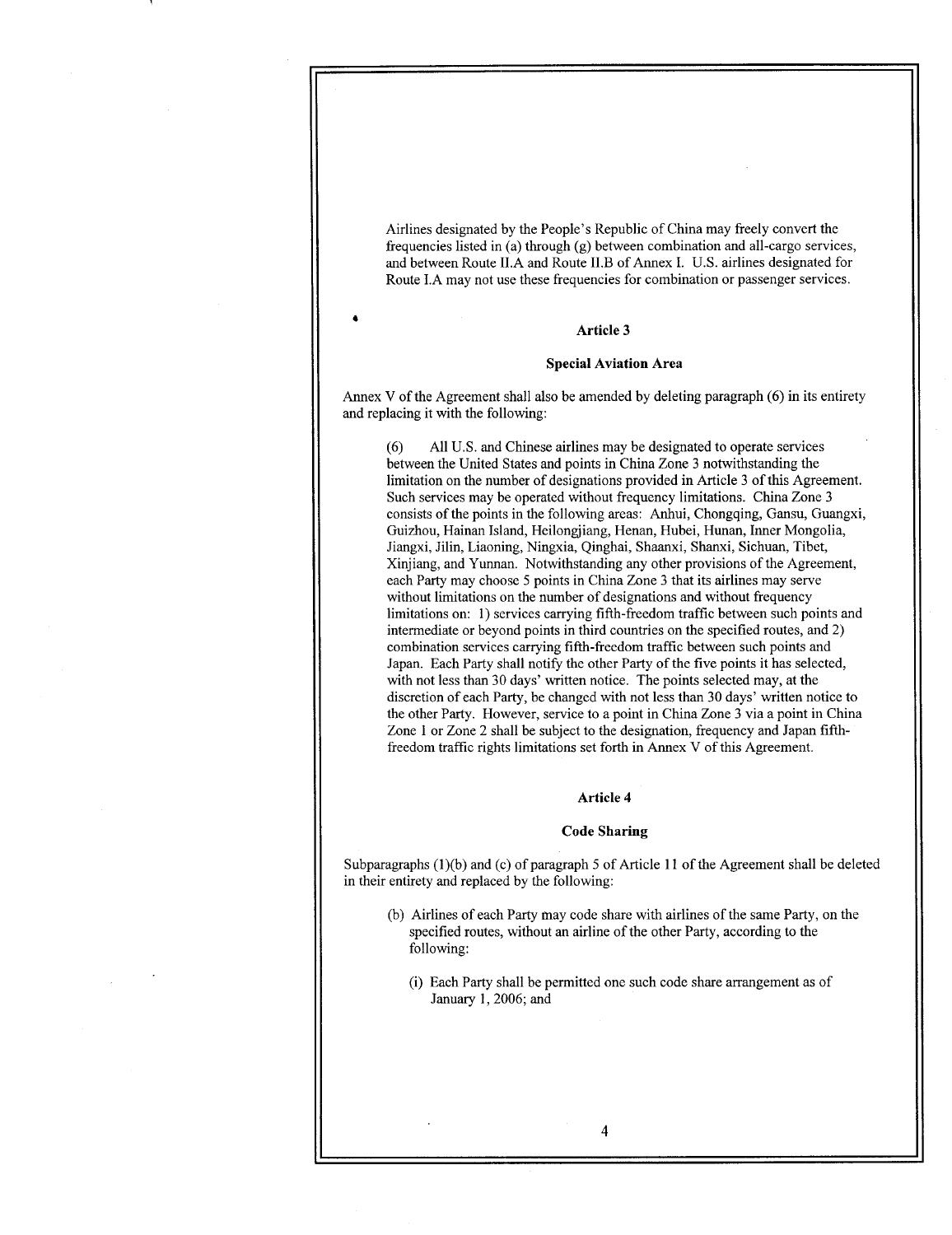

- (iii) Each Party shall be permitted one additional such code share arrangement as of March 25, 2009; and
- (iv) One of the three arrangements under this subparagraph (b) may include two airlines and the other two may include up to three airlines .
- (c) If a code share arrangement permitted under subparagraph (b) above is expanded to include an airline of the other Party, such code share arrangement shall be governed by subparagraph (a) above and therefore shall no longer count against the limit of three such arrangements permitted in subparagraph  $(b)$ .

# Article 5

#### Future Negotiations

The Parties acknowledge that their mutual, ultimate objective is the full liberalization of their bilateral air transport market. The Parties agree to begin no later than March 25, 2010, to negotiate an agreement and timetable for the full liberalization of their bilateral air transport market and to work together to complete the new agreement as soon as possible.

# Article 6

# Guam and the Northern Mariana Islands

A new Annex VI shall be added to the Agreement and read as follows :

# ANNEX VI

#### Service to Guam and the Northern Mariana Islands

<sup>1</sup> . Notwithstanding any other provision of this Agreement, the airlines of the People's Republic of China may provide unlimited scheduled air services between the People's Republic of China and Guam and the Northern Mariana Islands.

2 . Notwithstanding any other provision of this Agreement, the airlines of the United States may provide unlimited scheduled air services between three points in the People's Republic of China and Guam and the Northern Mariana Islands . The points selected by the United States in the People's Republic of China shall not include either Beijing or Shanghai. The United States shall notify the